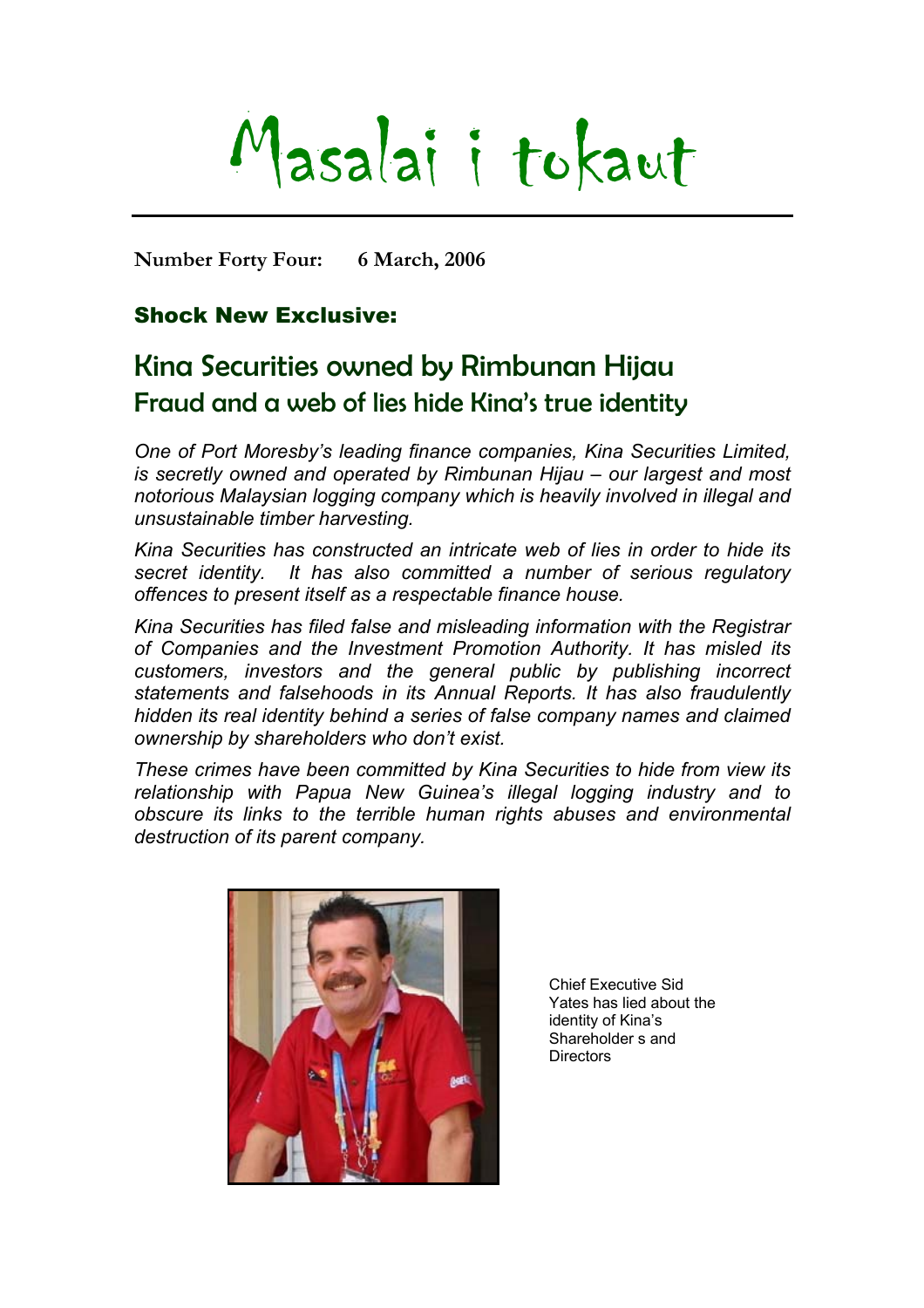*Sadly, Kina is the fund management company that handles some of PNG's largest workers superannuation funds – including those of the Public Employees Association which has been a vocal critic of Rimbunan Hijau's illegal and unsustainable logging.* 

*This exclusive report reveals the lies told by Kina Securities as we follow the trail of deception to Hong Kong and Liberia in order to expose the truth about Kina Securities' ownership* 



Kina Securities has built its reputation as a respectable member of the business community on a web of lies and deception.

Kina Securities Limited is Papua New Guinea's leading stockbroker and one of its largest fund management companies – handling over K500 million in investments on behalf of its clients. It is the largest private company in the financial sector in PNG and has ambitions to become a fully licensed bank. Kina Securities was instrumental in the establishment of the Port Moresby Stock Exchange and is advisor to many leading companies.

Kina Securities sits at the apex of a group of nine businesses, seven of which use the Kina Name including Kina Finance, Kina Investment, Kina Funds Management and Kina Superannuation. The company has a smart website, publishes glossy Annual Reports and its own financial newsletter, Kina Communiqué. It even has a collaboration with ABN Amro Morgan's, one of the world's largest banking groups.

# Kina Securities: The lies about its ownership

Kina Securities Annual Report lauds its achievements and contributions to PNG's economic development. This glossy document contains a number of fabrications that together constitute a fraudulent attempt to conceal the company's true identity and ownership.

On page 23 the Annual Report claims *'the ultimate holding entity [for Kina Securities] is Flensburg Inc. Limited (incorporated in Liberia)'.* 

Leaving aside the question of why a respectable Port Moresby based finance company would be owned by company registered in a tiny war-torn and bankrupt African country notorious for its corruption, the simple fact is that Kina Securities is not owned by Flensburg Inc. Limited of Liberia.

**Indeed, according to the government of Liberia's Registrar of Companies there is no such entity as Flensburg Inc, registered in that country.**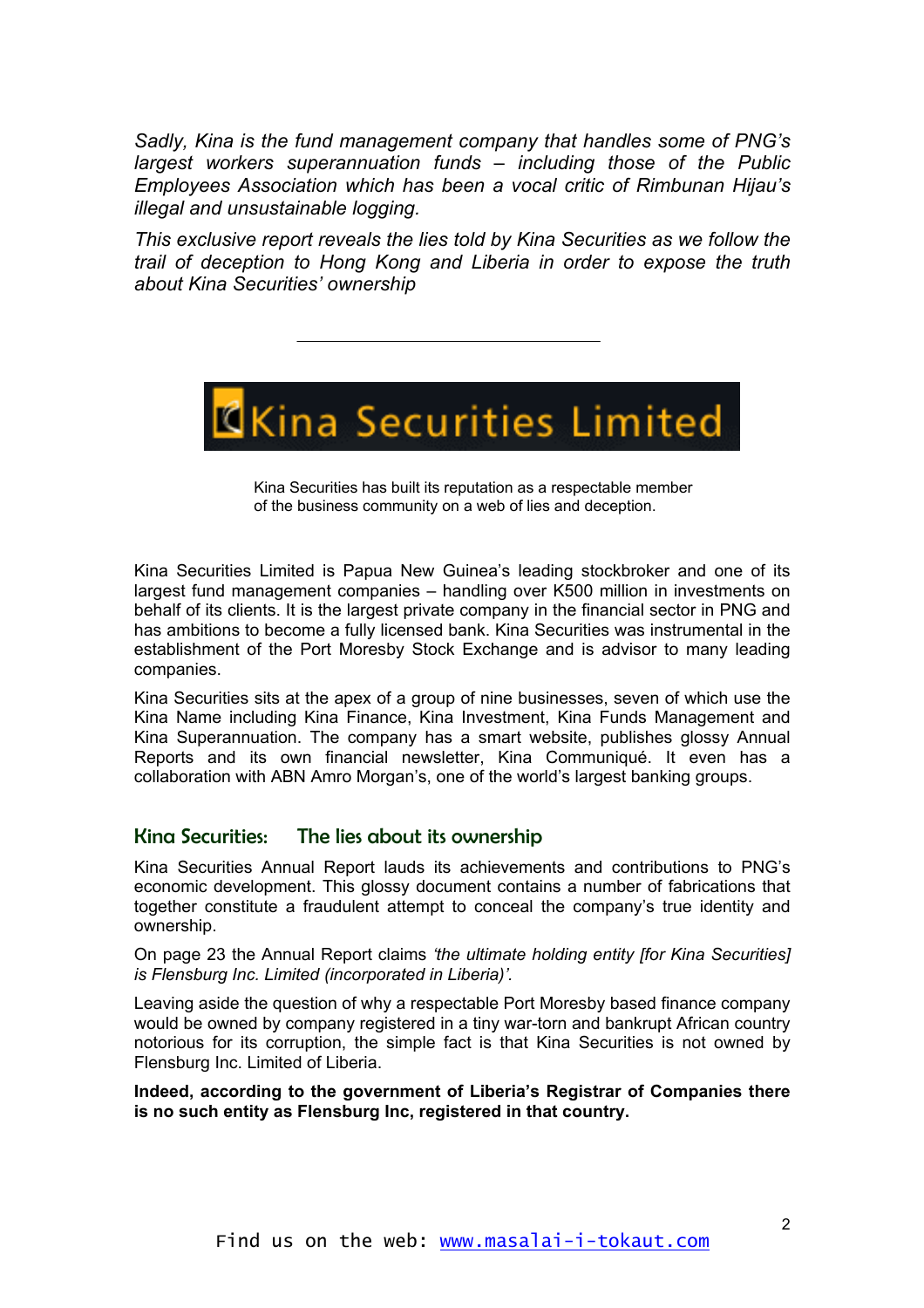According to the Registrar of Companies in Port Moresby, the shareholders in Kina Securities are:

| Flensberg <sup>1</sup> Incorporated of Hong Kong | 42.5% |
|--------------------------------------------------|-------|
| <b>Primeco of Port Moresby</b>                   | 30%   |
| Yii Ann Hii                                      | 17%   |
| <b>Wayne Golding</b>                             | 5.5%  |
| Pacific Globe of Hong Kong                       | 5%    |

Even this list is not complete or wholly accurate. For example, 'Primeco of Port Moresby' in fact claims itself to be a wholly owned subsidiary of Flensberg Inc. of Hong Kong – which raises that company's stake in Kina from the stated minority interest to a dominant majority position. These are simply further falsehoods designed to cover Kina's real identity.

None of these names are disclosed as shareholders in Kina Securities' Annual Report.

That expensive publication also contains further false information. It claims Kina has just six Directors: Syd Yates, Wayne Golding, Y.A. Hii, T.K. Lee, H. Wong and James Lau.

This list is also inaccurate and misleading according to the PNG Registrar of Companies and Investment Promotion Authority. According to their records the Directors of Kina Securities also include Ik King Tiong and Soon King Tiong, sons of the owner and founder of Rimbunan Hijau.

# Kina Securities: The links to Rimbunan Hijau

Kina Securities is clearly very uncomfortable about its ownership by the Malaysian logging giant, Rimbunan Hijau.

That is not very surprising; Rimbunan Hijau is notorious in PNG for its illegal logging operations that involve corruption, violence, environment destruction and human rights abuses. Rimbunan Hijau smuggles illegal foreign workers, guns, drugs and other prohibited items on its log ships. It uses corrupt police squads to attack and intimidate landowners and its own workers - whose conditions have been described as slave-like by two government departments.

These are the sorts of activities with which people like Wayne Golding and Sydney Yates do not want to be associated. But Rimbunan Hijau's tentacles are all over Kina Securities.

Ik King Tiong and Soon King Tiong, the hidden Director's of Kina Securities, are sons of Hiew King Tiong, the founder and owner of the Rimbunan Hijau Empire.

The Board of Kina Securities is dominated by Rimbunan Hijau men. As well as the hidden Tiongs, other Board members include:

- − **James Lau**; Managing Director of Rimbunan Hijau in PNG;
- − **Yii Ann Hii**; Shareholder and Director of at least seven Rimbunan Hijau companies;
- − **Tek Kong Lee**; Shareholder in RH Trading and Company Secretary for a number of other Rimbunan Hijau businesses.

<span id="page-2-0"></span>l <sup>1</sup> Note the slightly different spelling here of the Flensberg name with an 'e' rather than a 'u' as in Flensburg Liberia.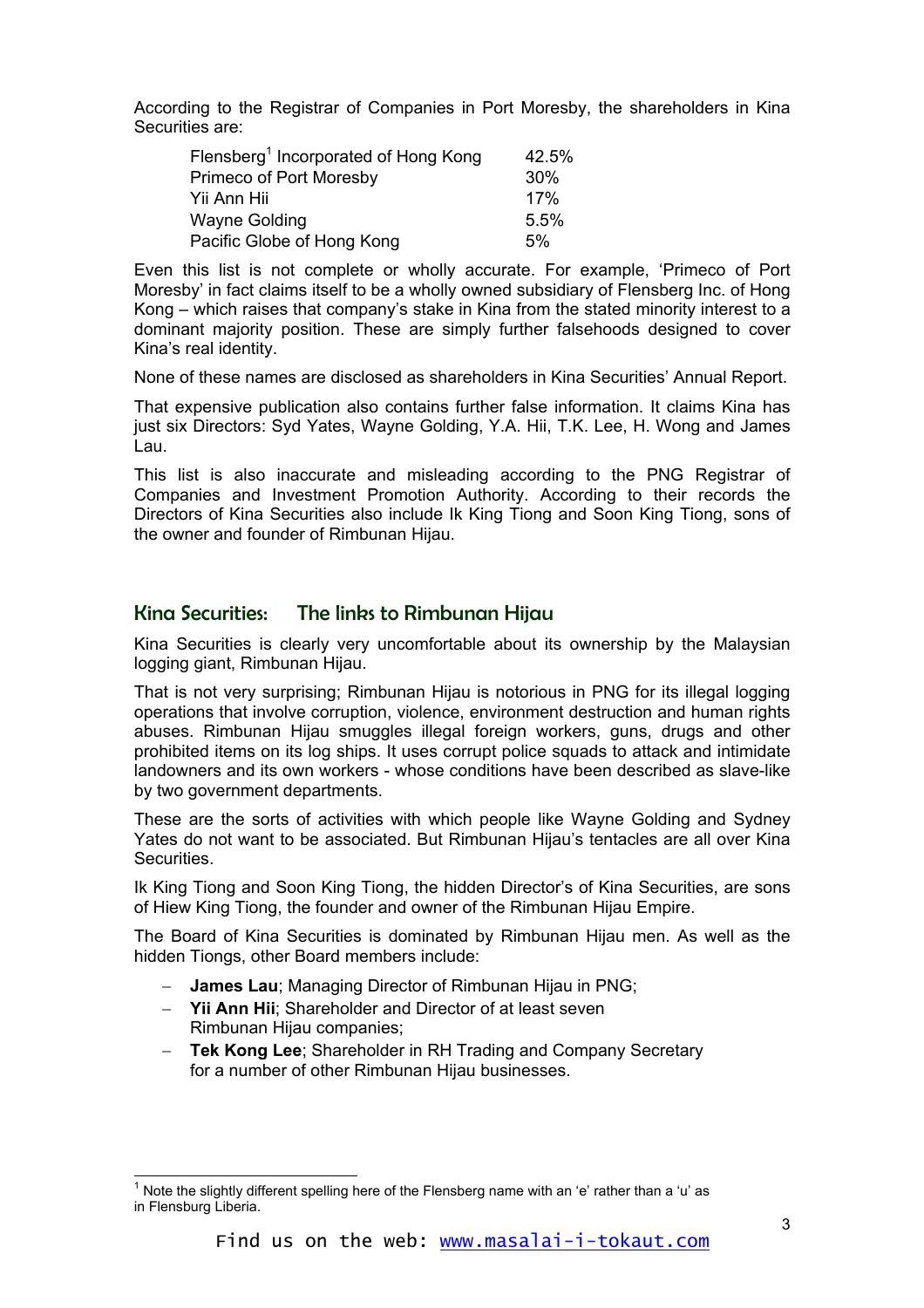These connections are represented diagrammatically below.

It should also be noted that Kina's Finance and Administration Manager - Alvin Guillermo – transferred to Kina from Rimbunan Hijau HQ in Port Moresby.



The ownership of Kina Securities by Rimbunan Hijau is confirmed in the records of the Registrar of Companies in Port Moresby where the non-existent Flensburg (Liberia) is listed as the ultimate holding company for the PNG registered business, Straits Marine Limited.

Straits Marine is publicly acknowledged as a wholly owned subsidiary of Rimbunan Hijau PNG – and has James Lau and four Tiongs listed as its Directors.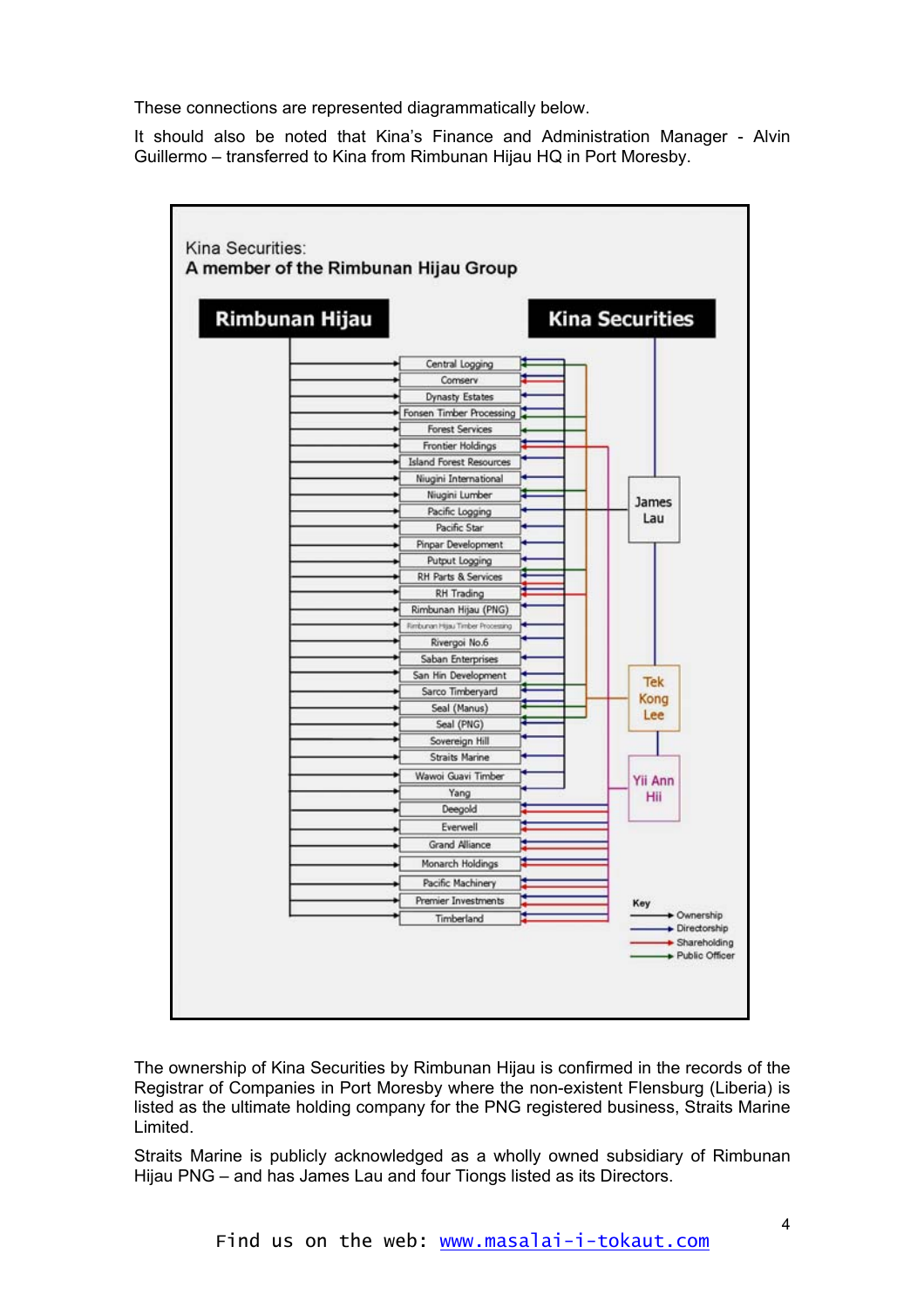As Straits Marine is clearly an RH company, and as its declared ownership is the same as that declared for Kina Securities, this further confirms that Kina is an RH company.

This is further reinforced in the details of Primeco Limited, another listed shareholder of Kina Securities. Primeco is another Rimbunan Hijau company with a Board of Director comprising of James Lau, Yii Ann Hii and Tek Kong Lee and Flensberg Inc (Hong Kong), listed as its sole shareholder.

There was once even a Flensberg PNG Limited, but that company has been deregistered. It was another Rimbunan Hijau company and also claimed to be owned, like Kina Securities, by Flensberg in Hong Kong.

# The lies and deception go deeper: Flensberg (HK) doesn't exist!

Kina Securities has told the PNG Registrar of Companies and Investment Promotion Authority in numerous documents signed by Sid Yates, that two of its shareholders are Flensberg Incorporated of Hong Kong and Pacific Globe of Hong Kong and that together these two companies hold almost 50% of Kina's shares.

In fact, as revealed above, Primeco, another listed Kina shareholder, is also wholly owned by Flensberg – so together Flensberg and Pacific Globe appear to own over 75% of Kina Securities. The only problem is Flensberg and Pacific Globe DON'T REALLY EXIST!

# **Neither Flensberg Incorporated nor Pacific Globe Group has ever been a registered company in Hong Kong.**

There have been no registered companies with these names in Hong Kong for at least the last forty years and there are no businesses with these names operating at the address given by Kina Securities and Sid Yates to the Registrar of Companies in PNG. This address is at the Wayson Commercial Building at 28 Connaught Road West in Hong Kong.

**Masalai** has visited this address in Hong Kong. It is a twenty-eight story building managed by New City Management. New City Management has never heard of Flensberg or Pacific Globe and has never rented offices to businesses with those names.

Kina Securities claim Flensberg occupies rooms 2005-2009. **Masalai** has visited those rooms and found them occupied by two totally different companies called Asia Trading and Technical Services and Step Fine International. Both Asia Trading and Step Fine deny any knowledge of or connection to either Flensberg or Pacific Globe.



Asia Trading and Technical Services (left) and Step Fine International (right) occupy the offices, supposedly used by Flensburg Inc.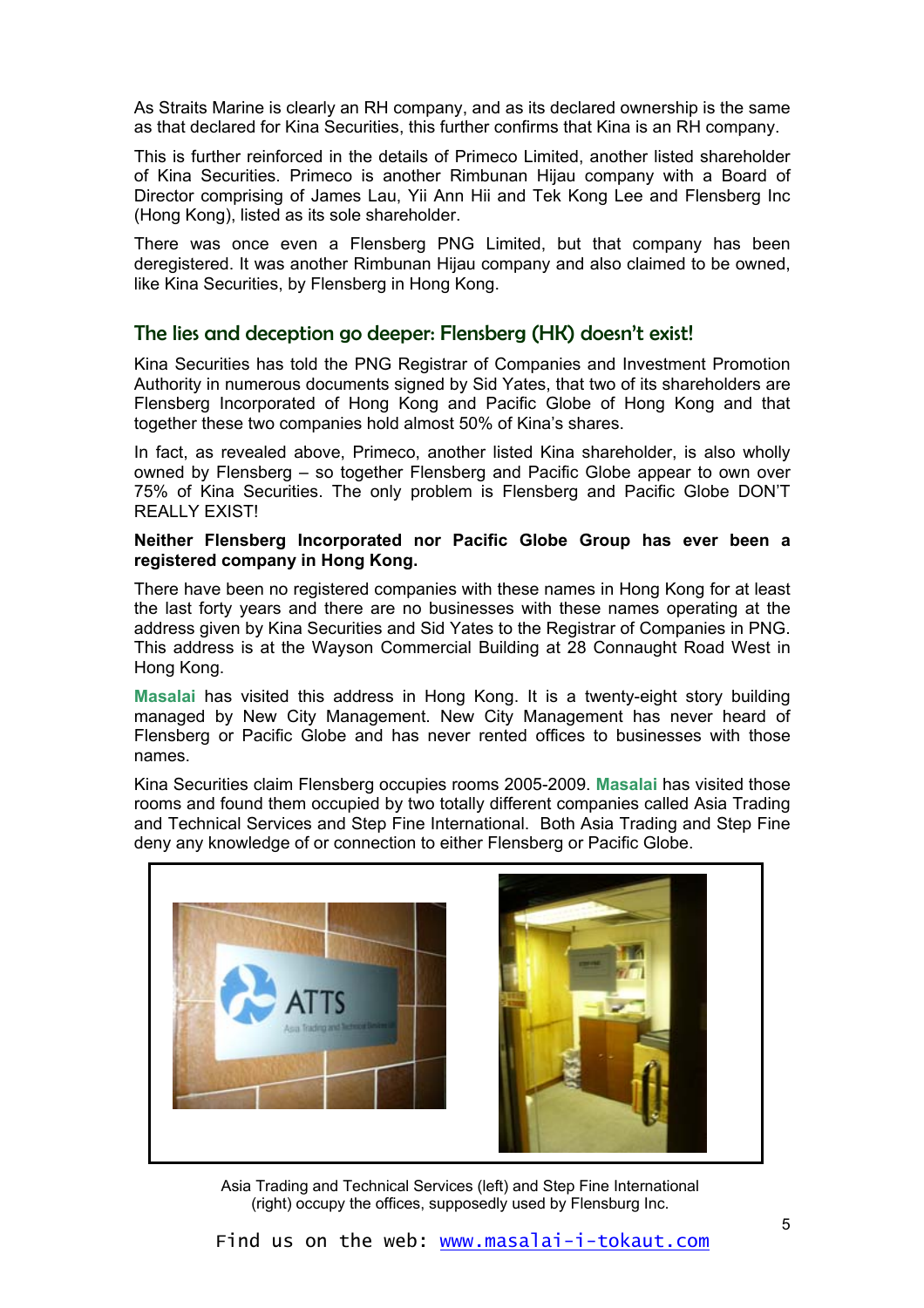#### \*\*\*\*\*\*\*

We now have a catalogue of lies told by Kina Securities about its ownership and links to the company Flensberg Limited:

In its Annual Report Kina Securities claims it is owned by Flensburg (Liberia). −

# *Not true and Flensburg (Liberia) does not exist;*

− In its company details filed with the Registrar of Companies Kina Securities claims half its shares are held by Flensberg (Hong Kong) and Pacific Globe

# *Not true, and these companies don't even exist*

− Kina has claimed to the Registrar of Companies that Flensberg and Primeco are separately owned companies

### *Not true, Primeco lists Flensberg as its sole shareholder*

− Kina Securities has filed detailed addresses with the Registrar of Companies for Flensberg (Hong Kong) and Pacific Globe

# *Those addresses are completely false*